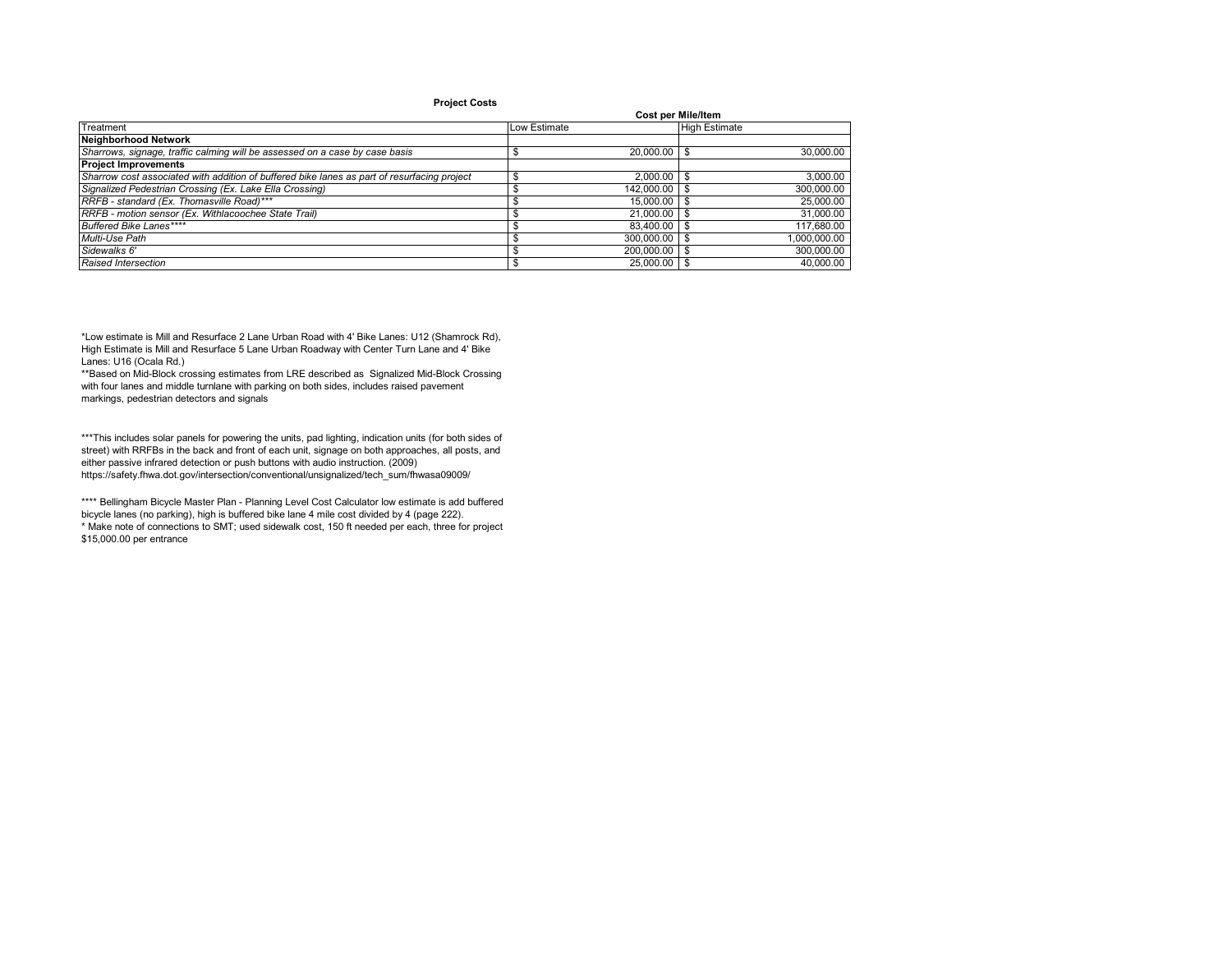| <b>Median</b><br><b>Major Project Name</b><br><b>Project Limits</b><br><b>Treatment</b><br>Lenath<br><b>Low Estimate</b><br><b>Median</b><br><b>High Estimate</b><br>Low<br>Tier 1<br><b>Thomasville Rd.</b><br>E. 1st Avenue to Raymond Diehl Blvd.<br>Limit numbr of lanes, narrow lane widths, multi-use path<br>3.97 <sup>5</sup><br>1,191,000.00<br>2,580,500.00<br>3,970,000.00<br>1,429,200.00<br>W. Tennessee St. to W. Brevard St.<br>25.020.00 \$<br>30.162.00 \$<br>35,304.00 \$<br>N. M L King Jr. Blvd.<br>Take onstreet parking, buffered bike lane, signage, traffic calming<br>$0.3 \text{ } $$<br>30,024.00 \$<br>Jackson Bluff Rd.<br>Capital Circle SW to N. Lake Bradford Rd.<br>$3.02$ \$<br>251,868.00 \$<br>303,630.80 \$<br>355,393.60 \$<br>302,241.60 \$<br>Take center turn lane, restriping, buffered bike lane<br>N. Woodward Ave.<br>Tennessee St. to Alabama St.<br>Take on-street parking, buffered bike lane<br>0.7 <sup>5</sup><br>58,380.00 \$<br>70,378.00 \$<br>82,376.00 \$<br>70,056.00 \$<br>Take onstreet parking, buffered/designated bike lanes, traffic calming strategies,<br>potential multi-use path on MLK North of 10th Ave. intersection (9 ft lanes, 12 ft multi-<br>$0.68$ \$<br>204.000.00 \$<br>442.000.00 \$<br>680.000.00 \$<br>244,800.00 \$<br>N. M L King Jr. Blvd.<br>W. 4th Avenue to Tharpe St.<br>use path if possible)<br>$1.98$ \$<br>Springsax Rd. to Crawfordville Rd.<br>Multi-use path<br>594,000.00 \$<br>1,287,000.00 \$<br>1,980,000.00 \$<br>712,800.00 \$<br>Ridge Rd.<br><b>Apalachee Parkway</b><br><b>Biltmore to Conner Blvd.</b><br>Multi-use path<br>0.6 <sup>5</sup><br>180,000.00<br>390,000.00 \$<br>600,000.00<br>216,000.00 \$<br>- \$<br>- \$<br>Blair Stone Rd.<br>Orange Ave. to Governor Square Blvd.<br>Multi-use path<br>$1.81$ \$<br>543,000.00 \$<br>1,176,500.00 \$<br>1,810,000.00 \$<br>651,600.00 \$ | High<br>3,096,600.00 \$<br>4,764,000.00<br>36,194.40 \$<br>42,364.80<br>364,356.96 \$<br>426,472.32<br>98,851.20<br>84,453.60 \$<br>530.400.00 \$<br>816,000.00<br>1,544,400.00 \$<br>2,376,000.00<br>720,000.00<br>468,000.00 \$<br>1,411,800.00 \$<br>2,172,000.00<br>1,080,000.00<br>702.000.00 \$<br>366,600.00 \$<br>564,000.00<br>3,923,400.00 \$<br>6,036,000.00<br>2,292,000.00<br>1,489,800.00 \$<br>1,482,000.00 \$<br>2,280,000.00 |
|-------------------------------------------------------------------------------------------------------------------------------------------------------------------------------------------------------------------------------------------------------------------------------------------------------------------------------------------------------------------------------------------------------------------------------------------------------------------------------------------------------------------------------------------------------------------------------------------------------------------------------------------------------------------------------------------------------------------------------------------------------------------------------------------------------------------------------------------------------------------------------------------------------------------------------------------------------------------------------------------------------------------------------------------------------------------------------------------------------------------------------------------------------------------------------------------------------------------------------------------------------------------------------------------------------------------------------------------------------------------------------------------------------------------------------------------------------------------------------------------------------------------------------------------------------------------------------------------------------------------------------------------------------------------------------------------------------------------------------------------------------------------------------------------------------------------------------------------------------------------------------------------------------|-----------------------------------------------------------------------------------------------------------------------------------------------------------------------------------------------------------------------------------------------------------------------------------------------------------------------------------------------------------------------------------------------------------------------------------------------|
|                                                                                                                                                                                                                                                                                                                                                                                                                                                                                                                                                                                                                                                                                                                                                                                                                                                                                                                                                                                                                                                                                                                                                                                                                                                                                                                                                                                                                                                                                                                                                                                                                                                                                                                                                                                                                                                                                                       |                                                                                                                                                                                                                                                                                                                                                                                                                                               |
|                                                                                                                                                                                                                                                                                                                                                                                                                                                                                                                                                                                                                                                                                                                                                                                                                                                                                                                                                                                                                                                                                                                                                                                                                                                                                                                                                                                                                                                                                                                                                                                                                                                                                                                                                                                                                                                                                                       |                                                                                                                                                                                                                                                                                                                                                                                                                                               |
|                                                                                                                                                                                                                                                                                                                                                                                                                                                                                                                                                                                                                                                                                                                                                                                                                                                                                                                                                                                                                                                                                                                                                                                                                                                                                                                                                                                                                                                                                                                                                                                                                                                                                                                                                                                                                                                                                                       |                                                                                                                                                                                                                                                                                                                                                                                                                                               |
|                                                                                                                                                                                                                                                                                                                                                                                                                                                                                                                                                                                                                                                                                                                                                                                                                                                                                                                                                                                                                                                                                                                                                                                                                                                                                                                                                                                                                                                                                                                                                                                                                                                                                                                                                                                                                                                                                                       |                                                                                                                                                                                                                                                                                                                                                                                                                                               |
|                                                                                                                                                                                                                                                                                                                                                                                                                                                                                                                                                                                                                                                                                                                                                                                                                                                                                                                                                                                                                                                                                                                                                                                                                                                                                                                                                                                                                                                                                                                                                                                                                                                                                                                                                                                                                                                                                                       |                                                                                                                                                                                                                                                                                                                                                                                                                                               |
|                                                                                                                                                                                                                                                                                                                                                                                                                                                                                                                                                                                                                                                                                                                                                                                                                                                                                                                                                                                                                                                                                                                                                                                                                                                                                                                                                                                                                                                                                                                                                                                                                                                                                                                                                                                                                                                                                                       |                                                                                                                                                                                                                                                                                                                                                                                                                                               |
|                                                                                                                                                                                                                                                                                                                                                                                                                                                                                                                                                                                                                                                                                                                                                                                                                                                                                                                                                                                                                                                                                                                                                                                                                                                                                                                                                                                                                                                                                                                                                                                                                                                                                                                                                                                                                                                                                                       |                                                                                                                                                                                                                                                                                                                                                                                                                                               |
|                                                                                                                                                                                                                                                                                                                                                                                                                                                                                                                                                                                                                                                                                                                                                                                                                                                                                                                                                                                                                                                                                                                                                                                                                                                                                                                                                                                                                                                                                                                                                                                                                                                                                                                                                                                                                                                                                                       |                                                                                                                                                                                                                                                                                                                                                                                                                                               |
|                                                                                                                                                                                                                                                                                                                                                                                                                                                                                                                                                                                                                                                                                                                                                                                                                                                                                                                                                                                                                                                                                                                                                                                                                                                                                                                                                                                                                                                                                                                                                                                                                                                                                                                                                                                                                                                                                                       |                                                                                                                                                                                                                                                                                                                                                                                                                                               |
|                                                                                                                                                                                                                                                                                                                                                                                                                                                                                                                                                                                                                                                                                                                                                                                                                                                                                                                                                                                                                                                                                                                                                                                                                                                                                                                                                                                                                                                                                                                                                                                                                                                                                                                                                                                                                                                                                                       |                                                                                                                                                                                                                                                                                                                                                                                                                                               |
|                                                                                                                                                                                                                                                                                                                                                                                                                                                                                                                                                                                                                                                                                                                                                                                                                                                                                                                                                                                                                                                                                                                                                                                                                                                                                                                                                                                                                                                                                                                                                                                                                                                                                                                                                                                                                                                                                                       |                                                                                                                                                                                                                                                                                                                                                                                                                                               |
|                                                                                                                                                                                                                                                                                                                                                                                                                                                                                                                                                                                                                                                                                                                                                                                                                                                                                                                                                                                                                                                                                                                                                                                                                                                                                                                                                                                                                                                                                                                                                                                                                                                                                                                                                                                                                                                                                                       |                                                                                                                                                                                                                                                                                                                                                                                                                                               |
| $0.9$ \$<br>Thomasville Rd.<br>I-10 to Killarney Way<br>Multi-use path<br>270.000.00 \$<br>585,000.00 \$<br>900,000.00 \$<br>324,000.00 \$                                                                                                                                                                                                                                                                                                                                                                                                                                                                                                                                                                                                                                                                                                                                                                                                                                                                                                                                                                                                                                                                                                                                                                                                                                                                                                                                                                                                                                                                                                                                                                                                                                                                                                                                                            |                                                                                                                                                                                                                                                                                                                                                                                                                                               |
| Paul Russell Rd.<br>S. Monroe St. to Zillah St.<br>Multi-use path<br>$0.47$ \$<br>141,000.00 \$<br>305,500.00 \$<br>470,000.00 \$<br>169,200.00 \$                                                                                                                                                                                                                                                                                                                                                                                                                                                                                                                                                                                                                                                                                                                                                                                                                                                                                                                                                                                                                                                                                                                                                                                                                                                                                                                                                                                                                                                                                                                                                                                                                                                                                                                                                    |                                                                                                                                                                                                                                                                                                                                                                                                                                               |
| 5.03S<br>1,509,000.00<br>3,269,500.00<br>Oak Ridge Rd.<br><b>Crawfordville Rd. and Woodville Hwy</b><br>Multi-use path<br>5,030,000.00<br>1,810,800.00<br>- \$<br>- \$                                                                                                                                                                                                                                                                                                                                                                                                                                                                                                                                                                                                                                                                                                                                                                                                                                                                                                                                                                                                                                                                                                                                                                                                                                                                                                                                                                                                                                                                                                                                                                                                                                                                                                                                |                                                                                                                                                                                                                                                                                                                                                                                                                                               |
| $1.91$ \$<br>573,000.00 \$<br>687,600.00 \$<br>W. Tennessee St<br>Appleyard Dr. to Call St.<br>Multi-use path<br>1,241,500.00 \$<br>1,910,000.00 \$                                                                                                                                                                                                                                                                                                                                                                                                                                                                                                                                                                                                                                                                                                                                                                                                                                                                                                                                                                                                                                                                                                                                                                                                                                                                                                                                                                                                                                                                                                                                                                                                                                                                                                                                                   |                                                                                                                                                                                                                                                                                                                                                                                                                                               |
| Old St. Augustine Rd.<br>E. Lafayette St. to Capital Circle SE<br>Multi-use path<br>1.9 <sup>5</sup><br>570,000.00 \$<br>1,235,000.00 \$<br>1,900,000.00 \$<br>684,000.00 \$                                                                                                                                                                                                                                                                                                                                                                                                                                                                                                                                                                                                                                                                                                                                                                                                                                                                                                                                                                                                                                                                                                                                                                                                                                                                                                                                                                                                                                                                                                                                                                                                                                                                                                                          |                                                                                                                                                                                                                                                                                                                                                                                                                                               |
| Central St. to North Adams St.<br>$1.39$ \$<br>417,000.00 \$<br>903,500.00 \$<br>1,390,000.00 \$<br>500,400.00 \$<br>W. 4th Ave.<br>Take center turn lane, narrow lanes, add mullti-use path                                                                                                                                                                                                                                                                                                                                                                                                                                                                                                                                                                                                                                                                                                                                                                                                                                                                                                                                                                                                                                                                                                                                                                                                                                                                                                                                                                                                                                                                                                                                                                                                                                                                                                          | 1,084,200.00 \$<br>1,668,000.00                                                                                                                                                                                                                                                                                                                                                                                                               |
| Miccosukee Rd.<br>N. Meridian St. to Doctors Dr.<br>Take onstreet parking, buffered bike lane on south side of road<br>$0.98$ \$<br>81,732.00 \$<br>98,529.20 \$<br>115,326.40 \$<br>98,078.40 \$                                                                                                                                                                                                                                                                                                                                                                                                                                                                                                                                                                                                                                                                                                                                                                                                                                                                                                                                                                                                                                                                                                                                                                                                                                                                                                                                                                                                                                                                                                                                                                                                                                                                                                     | 138,391.68<br>118,235.04 \$                                                                                                                                                                                                                                                                                                                                                                                                                   |
| 2.53S<br><b>Tram Rd.</b><br><b>Cornelia Rd. to Capital Circle SE</b><br>Multi-use path<br>759,000.00 \$<br>1,644,500.00<br>2,530,000.00<br>910,800.00 \$                                                                                                                                                                                                                                                                                                                                                                                                                                                                                                                                                                                                                                                                                                                                                                                                                                                                                                                                                                                                                                                                                                                                                                                                                                                                                                                                                                                                                                                                                                                                                                                                                                                                                                                                              | 3,036,000.00<br>1,973,400.00 \$                                                                                                                                                                                                                                                                                                                                                                                                               |
| <b>TOTAL Tier 1 Costs</b><br>$7.368,000.00$ \$<br>$15.563.200.00$ \$<br>$23.758.400.00$ \$<br>$8.841.600.00$ \$<br>$28.17$ $\overline{\phantom{1}}$                                                                                                                                                                                                                                                                                                                                                                                                                                                                                                                                                                                                                                                                                                                                                                                                                                                                                                                                                                                                                                                                                                                                                                                                                                                                                                                                                                                                                                                                                                                                                                                                                                                                                                                                                   | 18.675.840.00 \$<br>28.510.080.00                                                                                                                                                                                                                                                                                                                                                                                                             |
| <b>Tier 2</b>                                                                                                                                                                                                                                                                                                                                                                                                                                                                                                                                                                                                                                                                                                                                                                                                                                                                                                                                                                                                                                                                                                                                                                                                                                                                                                                                                                                                                                                                                                                                                                                                                                                                                                                                                                                                                                                                                         |                                                                                                                                                                                                                                                                                                                                                                                                                                               |
|                                                                                                                                                                                                                                                                                                                                                                                                                                                                                                                                                                                                                                                                                                                                                                                                                                                                                                                                                                                                                                                                                                                                                                                                                                                                                                                                                                                                                                                                                                                                                                                                                                                                                                                                                                                                                                                                                                       |                                                                                                                                                                                                                                                                                                                                                                                                                                               |
| Old St. Augustine Rd.<br><b>Williams Rd. to Capital Circle SE</b><br>Multi-use path<br>4.34 S<br>1,302,000.00<br>2,821,000.00<br>4,340,000.00<br>1,562,400.00                                                                                                                                                                                                                                                                                                                                                                                                                                                                                                                                                                                                                                                                                                                                                                                                                                                                                                                                                                                                                                                                                                                                                                                                                                                                                                                                                                                                                                                                                                                                                                                                                                                                                                                                         | 5,208,000.00<br>3,385,200.00 \$                                                                                                                                                                                                                                                                                                                                                                                                               |
| 654,000.00<br><b>Roberts Ave.</b><br>Jackson Bluff Rd. to lamonia St.<br>Multi-use path<br>$2.18$ \$<br>$1,417,000.00$ \$<br>2,180,000.00<br>784,800.00 \$<br>- \$<br>-\$                                                                                                                                                                                                                                                                                                                                                                                                                                                                                                                                                                                                                                                                                                                                                                                                                                                                                                                                                                                                                                                                                                                                                                                                                                                                                                                                                                                                                                                                                                                                                                                                                                                                                                                             | 2,616,000.00<br>1,700,400.00 \$                                                                                                                                                                                                                                                                                                                                                                                                               |
| Mission Rd. to N. Monroe St.<br>$1.17$ \$<br>351,000.00 \$<br>760,500.00 \$<br>1,170,000.00 \$<br>421,200.00 \$<br>Fred George Rd.<br>Multi-use path                                                                                                                                                                                                                                                                                                                                                                                                                                                                                                                                                                                                                                                                                                                                                                                                                                                                                                                                                                                                                                                                                                                                                                                                                                                                                                                                                                                                                                                                                                                                                                                                                                                                                                                                                  | 912,600.00 \$<br>1,404,000.00                                                                                                                                                                                                                                                                                                                                                                                                                 |
| $0.29$ \$<br>Metropolitan Blvd.<br>Thomasville Rd. to Lonnbladh Rd.<br><b>Buffered Bike Lanes</b><br>24,186.00 \$<br>29.156.60 \$<br>34,127.20 \$<br>29,023.20 \$                                                                                                                                                                                                                                                                                                                                                                                                                                                                                                                                                                                                                                                                                                                                                                                                                                                                                                                                                                                                                                                                                                                                                                                                                                                                                                                                                                                                                                                                                                                                                                                                                                                                                                                                     | 40,952.64<br>34,987.92 \$                                                                                                                                                                                                                                                                                                                                                                                                                     |
| 45,500,00 \$<br>25,200.00 \$<br>lamonia St.<br><b>Stuckey Ave. to Roberts Ave.</b><br>Multi-use path<br>0.07 S<br>21,000,00 \$<br>70,000,00<br>$\mathbf{\hat{S}}$                                                                                                                                                                                                                                                                                                                                                                                                                                                                                                                                                                                                                                                                                                                                                                                                                                                                                                                                                                                                                                                                                                                                                                                                                                                                                                                                                                                                                                                                                                                                                                                                                                                                                                                                     | 54.600.00 \$<br>84,000.00                                                                                                                                                                                                                                                                                                                                                                                                                     |
| Sharer Rd.<br>Lakeshore Dr. to Fulton Rd.<br>$1.78$ \$<br>534,000.00 \$<br>1,157,000.00 \$<br>1,780,000.00 \$<br>640,800.00 \$<br>Multi-use path                                                                                                                                                                                                                                                                                                                                                                                                                                                                                                                                                                                                                                                                                                                                                                                                                                                                                                                                                                                                                                                                                                                                                                                                                                                                                                                                                                                                                                                                                                                                                                                                                                                                                                                                                      | 2,136,000.00<br>1,388,400.00 \$                                                                                                                                                                                                                                                                                                                                                                                                               |
| Multi-use path/Sidewalks<br>$3.03$ \$<br>909,000.00 \$<br>1,090,800.00 \$<br>N. Meridian & Maclay Rd.<br>Maclay Blvd. Meadows Park Entrance<br>1,969,500.00 \$<br>3,030,000.00 \$                                                                                                                                                                                                                                                                                                                                                                                                                                                                                                                                                                                                                                                                                                                                                                                                                                                                                                                                                                                                                                                                                                                                                                                                                                                                                                                                                                                                                                                                                                                                                                                                                                                                                                                     | 3,636,000.00<br>2,363,400.00 \$                                                                                                                                                                                                                                                                                                                                                                                                               |
| <b>Jackson Bluff Rd. to Bellevue Way</b><br>Multi-use path<br>$0.65$ \$<br>195,000.00<br>422,500.00 \$<br>650,000.00<br>234,000.00<br><b>Mabry St.</b>                                                                                                                                                                                                                                                                                                                                                                                                                                                                                                                                                                                                                                                                                                                                                                                                                                                                                                                                                                                                                                                                                                                                                                                                                                                                                                                                                                                                                                                                                                                                                                                                                                                                                                                                                | 507,000.00 \$<br>780,000.00                                                                                                                                                                                                                                                                                                                                                                                                                   |
| <b>US 90</b><br>9.35 S<br>2,805,000.00 \$<br>6,077,500.00 \$<br>9,350,000.00<br>3,366,000.00 \$<br><b>Pedrick Rd. to Leon County Line</b><br>Multi-use path - Will eventually extend to the City of Monticello in Jefferson                                                                                                                                                                                                                                                                                                                                                                                                                                                                                                                                                                                                                                                                                                                                                                                                                                                                                                                                                                                                                                                                                                                                                                                                                                                                                                                                                                                                                                                                                                                                                                                                                                                                           | 7,293,000.00 \$<br>11,220,000.00                                                                                                                                                                                                                                                                                                                                                                                                              |
| Timberlane Rd.<br>N. Meridian Rd. to Market Square<br>Multi-use path<br>$0.84$ \$<br>252,000.00 \$<br>546,000.00 \$<br>840,000.00 \$<br>302,400.00 \$                                                                                                                                                                                                                                                                                                                                                                                                                                                                                                                                                                                                                                                                                                                                                                                                                                                                                                                                                                                                                                                                                                                                                                                                                                                                                                                                                                                                                                                                                                                                                                                                                                                                                                                                                 | 1,008,000.00<br>655,200.00 \$                                                                                                                                                                                                                                                                                                                                                                                                                 |
| Multi-use path<br>$1.29$ \$<br>387.000.00 \$<br>464,400.00 \$<br>Easterwood Dr.<br>Weems Dr. to Conner Blvd.<br>838,500.00 \$<br>1,290,000.00 \$                                                                                                                                                                                                                                                                                                                                                                                                                                                                                                                                                                                                                                                                                                                                                                                                                                                                                                                                                                                                                                                                                                                                                                                                                                                                                                                                                                                                                                                                                                                                                                                                                                                                                                                                                      | 1,006,200.00 \$<br>1,548,000.00                                                                                                                                                                                                                                                                                                                                                                                                               |
| Old Bainbridge Rd.<br>Multi-use path<br>$1.15$ \$<br>345,000.00 \$<br>1,150,000.00 \$<br>414,000.00 \$<br>Portland Ave. to Tanager Trail<br>747,500.00 \$                                                                                                                                                                                                                                                                                                                                                                                                                                                                                                                                                                                                                                                                                                                                                                                                                                                                                                                                                                                                                                                                                                                                                                                                                                                                                                                                                                                                                                                                                                                                                                                                                                                                                                                                             | 897,000.00 \$<br>1,380,000.00                                                                                                                                                                                                                                                                                                                                                                                                                 |
| <b>TOTAL Tier 2 Costs</b><br>$26.14$ \$<br>$7,779,186.00$ \$<br>16.831.656.60 S<br>25,884,127.20 \$<br>$9,335,023.20$ \$                                                                                                                                                                                                                                                                                                                                                                                                                                                                                                                                                                                                                                                                                                                                                                                                                                                                                                                                                                                                                                                                                                                                                                                                                                                                                                                                                                                                                                                                                                                                                                                                                                                                                                                                                                              | $20,197,987.92$ \$<br>31,060,952.64                                                                                                                                                                                                                                                                                                                                                                                                           |
| Tier <sub>3</sub>                                                                                                                                                                                                                                                                                                                                                                                                                                                                                                                                                                                                                                                                                                                                                                                                                                                                                                                                                                                                                                                                                                                                                                                                                                                                                                                                                                                                                                                                                                                                                                                                                                                                                                                                                                                                                                                                                     |                                                                                                                                                                                                                                                                                                                                                                                                                                               |
| Natural Bridge Rd.<br>Multi-use path<br>5.8 <sup>°</sup><br>1,740,000.00 \$<br>2,088,000.00 \$<br>Woodvile Hwy to Old Plank Rd.<br>3,770,000.00 \$<br>5,800,000.00 \$                                                                                                                                                                                                                                                                                                                                                                                                                                                                                                                                                                                                                                                                                                                                                                                                                                                                                                                                                                                                                                                                                                                                                                                                                                                                                                                                                                                                                                                                                                                                                                                                                                                                                                                                 | 4,524,000.00 \$<br>6,960,000.00                                                                                                                                                                                                                                                                                                                                                                                                               |
| Multi-use path<br>Ox Bottom Rd.<br>N. Meridian Rd. to Witchtree Acres<br>$2.82$ \$<br>846.000.00 \$<br>1.833.000.00 \$<br>2.820.000.00 \$<br>1,015,200.00 \$                                                                                                                                                                                                                                                                                                                                                                                                                                                                                                                                                                                                                                                                                                                                                                                                                                                                                                                                                                                                                                                                                                                                                                                                                                                                                                                                                                                                                                                                                                                                                                                                                                                                                                                                          | 2.199.600.00 \$<br>3.384.000.00                                                                                                                                                                                                                                                                                                                                                                                                               |
| Paul Russell Rd.<br>Multi-use path<br>300,000.00 \$<br>650,000.00 \$<br>360,000.00 \$<br>Apalachee Parkway to Orange Ave.<br>1\$<br>1,000,000.00 \$                                                                                                                                                                                                                                                                                                                                                                                                                                                                                                                                                                                                                                                                                                                                                                                                                                                                                                                                                                                                                                                                                                                                                                                                                                                                                                                                                                                                                                                                                                                                                                                                                                                                                                                                                   | 780,000.00 \$<br>1,200,000.00                                                                                                                                                                                                                                                                                                                                                                                                                 |
| $1.37$ \$<br>493,200.00 \$<br>Olson Rd.<br>Centerville Rd. to Raymond Diehl Rd.<br>Multi-use path<br>411,000.00 \$<br>890,500.00 \$<br>1,370,000.00 \$                                                                                                                                                                                                                                                                                                                                                                                                                                                                                                                                                                                                                                                                                                                                                                                                                                                                                                                                                                                                                                                                                                                                                                                                                                                                                                                                                                                                                                                                                                                                                                                                                                                                                                                                                | 1,644,000.00<br>1,068,600.00 \$                                                                                                                                                                                                                                                                                                                                                                                                               |
| Olson Rd. to Killarney Way<br><b>Buffered Bike Lanes</b><br>$0.56$ \$<br>168,000.00 \$<br>364,000.00 \$<br>560,000.00 \$<br>201,600.00 \$<br>Raymond Diehl Rd.                                                                                                                                                                                                                                                                                                                                                                                                                                                                                                                                                                                                                                                                                                                                                                                                                                                                                                                                                                                                                                                                                                                                                                                                                                                                                                                                                                                                                                                                                                                                                                                                                                                                                                                                        | 436,800.00 \$<br>672,000.00                                                                                                                                                                                                                                                                                                                                                                                                                   |
| Thomasville Rd. to Shamrock Rd.<br>5 ft. buffered bike lane<br>1.35S<br>112,590.00<br>135,108.00<br><b>Killarney Way</b><br>135,729.00 \$<br>158,868.00                                                                                                                                                                                                                                                                                                                                                                                                                                                                                                                                                                                                                                                                                                                                                                                                                                                                                                                                                                                                                                                                                                                                                                                                                                                                                                                                                                                                                                                                                                                                                                                                                                                                                                                                               | 190,641.60<br>162,874.80 \$                                                                                                                                                                                                                                                                                                                                                                                                                   |
| Multi-use path/separated bike lane<br>$0.58$ \$<br>174,000.00 \$<br>377,000.00 \$<br>580,000.00 \$<br>208,800.00 \$<br>Timberlane School Rd.<br>Live Oak Dr. to Timberlane Rd.                                                                                                                                                                                                                                                                                                                                                                                                                                                                                                                                                                                                                                                                                                                                                                                                                                                                                                                                                                                                                                                                                                                                                                                                                                                                                                                                                                                                                                                                                                                                                                                                                                                                                                                        | 452,400.00 \$<br>696,000.00                                                                                                                                                                                                                                                                                                                                                                                                                   |
| <b>Bradfordville Rd.</b><br>Multi-use path<br>3.38 S<br>1,014,000.00<br>2,197,000.00<br>3,380,000.00<br>1,216,800.00<br><b>Centerville Rd. to Velda Dairy Rd.</b><br>- \$                                                                                                                                                                                                                                                                                                                                                                                                                                                                                                                                                                                                                                                                                                                                                                                                                                                                                                                                                                                                                                                                                                                                                                                                                                                                                                                                                                                                                                                                                                                                                                                                                                                                                                                             | 4,056,000.00<br>2,636,400.00 \$                                                                                                                                                                                                                                                                                                                                                                                                               |
| 2.77S<br><b>Meridian Rd.</b><br>Ox Bottom Rd. to Bannerman Rd.<br>Multi-use path<br>831,000.00 \$<br>1,800,500.00 \$<br>2,770,000.00<br>997,200.00 \$                                                                                                                                                                                                                                                                                                                                                                                                                                                                                                                                                                                                                                                                                                                                                                                                                                                                                                                                                                                                                                                                                                                                                                                                                                                                                                                                                                                                                                                                                                                                                                                                                                                                                                                                                 | 3,324,000.00<br>2,160,600.00 \$                                                                                                                                                                                                                                                                                                                                                                                                               |
| Pedrick Rd.<br><b>Buffered Bike Lanes</b><br>0.87S<br>72,558.00 \$<br>87,469.80 \$<br>102,381.60 \$<br>87,069.60 \$<br>Mahan Dr. to Buck Lake Rd.                                                                                                                                                                                                                                                                                                                                                                                                                                                                                                                                                                                                                                                                                                                                                                                                                                                                                                                                                                                                                                                                                                                                                                                                                                                                                                                                                                                                                                                                                                                                                                                                                                                                                                                                                     | 122,857.92<br>104,963.76 \$                                                                                                                                                                                                                                                                                                                                                                                                                   |
| $1.59$ \$<br>477,000.00 \$<br>1,033,500.00 \$<br>572,400.00 \$<br>Meridian Rd.<br>Lakeshore Dr. to Maclay Rd.<br>Multi-use path<br>1,590,000.00 \$                                                                                                                                                                                                                                                                                                                                                                                                                                                                                                                                                                                                                                                                                                                                                                                                                                                                                                                                                                                                                                                                                                                                                                                                                                                                                                                                                                                                                                                                                                                                                                                                                                                                                                                                                    | 1,240,200.00 \$<br>1,908,000.00                                                                                                                                                                                                                                                                                                                                                                                                               |
| <b>Riverwalk Trail</b><br><b>Part of Orchard Pond Trail</b><br>0.61 S<br>183,000.00 \$<br>396,500.00 \$<br>610,000.00 \$<br>219,600.00 \$                                                                                                                                                                                                                                                                                                                                                                                                                                                                                                                                                                                                                                                                                                                                                                                                                                                                                                                                                                                                                                                                                                                                                                                                                                                                                                                                                                                                                                                                                                                                                                                                                                                                                                                                                             | 732,000.00<br>475,800.00 \$                                                                                                                                                                                                                                                                                                                                                                                                                   |
| Lakeshore Dr.<br>Sharer Rd. to Springdale Dr.<br>Multi-use path<br>$1.1 \text{ }$ \$<br>330,000.00 \$<br>715,000.00 \$<br>1,100,000.00 \$<br>396,000.00 \$                                                                                                                                                                                                                                                                                                                                                                                                                                                                                                                                                                                                                                                                                                                                                                                                                                                                                                                                                                                                                                                                                                                                                                                                                                                                                                                                                                                                                                                                                                                                                                                                                                                                                                                                            | 858,000.00 \$<br>1,320,000.00                                                                                                                                                                                                                                                                                                                                                                                                                 |
| $0.55$ \$<br>Lakeshore Dr. to Meridian Rd.<br>165,000.00 \$<br>357,500.00 \$<br>550,000.00 \$<br>198,000.00 \$<br>Springdale Dr./Lexington Rd.<br>Multi-use path                                                                                                                                                                                                                                                                                                                                                                                                                                                                                                                                                                                                                                                                                                                                                                                                                                                                                                                                                                                                                                                                                                                                                                                                                                                                                                                                                                                                                                                                                                                                                                                                                                                                                                                                      | 660.000.00<br>429,000.00 \$                                                                                                                                                                                                                                                                                                                                                                                                                   |
| <b>TOTAL Tier 3 Costs</b><br>$24.35$ \$<br>$6.824.148.00$   \$<br>$14.607.698.80$   \$<br>$22,391,249.60$ \$<br>$8,188,977.60$ \$                                                                                                                                                                                                                                                                                                                                                                                                                                                                                                                                                                                                                                                                                                                                                                                                                                                                                                                                                                                                                                                                                                                                                                                                                                                                                                                                                                                                                                                                                                                                                                                                                                                                                                                                                                     | 17,529,238.56 \$<br>26,869,499.52                                                                                                                                                                                                                                                                                                                                                                                                             |
|                                                                                                                                                                                                                                                                                                                                                                                                                                                                                                                                                                                                                                                                                                                                                                                                                                                                                                                                                                                                                                                                                                                                                                                                                                                                                                                                                                                                                                                                                                                                                                                                                                                                                                                                                                                                                                                                                                       |                                                                                                                                                                                                                                                                                                                                                                                                                                               |
| 56,403,066.48<br>- \$                                                                                                                                                                                                                                                                                                                                                                                                                                                                                                                                                                                                                                                                                                                                                                                                                                                                                                                                                                                                                                                                                                                                                                                                                                                                                                                                                                                                                                                                                                                                                                                                                                                                                                                                                                                                                                                                                 |                                                                                                                                                                                                                                                                                                                                                                                                                                               |
| <b>TOTAL All Major Projects in All Tiers</b><br>$78.66$ \$<br>$21,971,334.00$ \$<br>$47,002,555.40$ \$<br>$26,365,600.80$ \$<br>72,033,776.80 \$                                                                                                                                                                                                                                                                                                                                                                                                                                                                                                                                                                                                                                                                                                                                                                                                                                                                                                                                                                                                                                                                                                                                                                                                                                                                                                                                                                                                                                                                                                                                                                                                                                                                                                                                                      | $56,403,066.48$ \$<br>86,440,532.16                                                                                                                                                                                                                                                                                                                                                                                                           |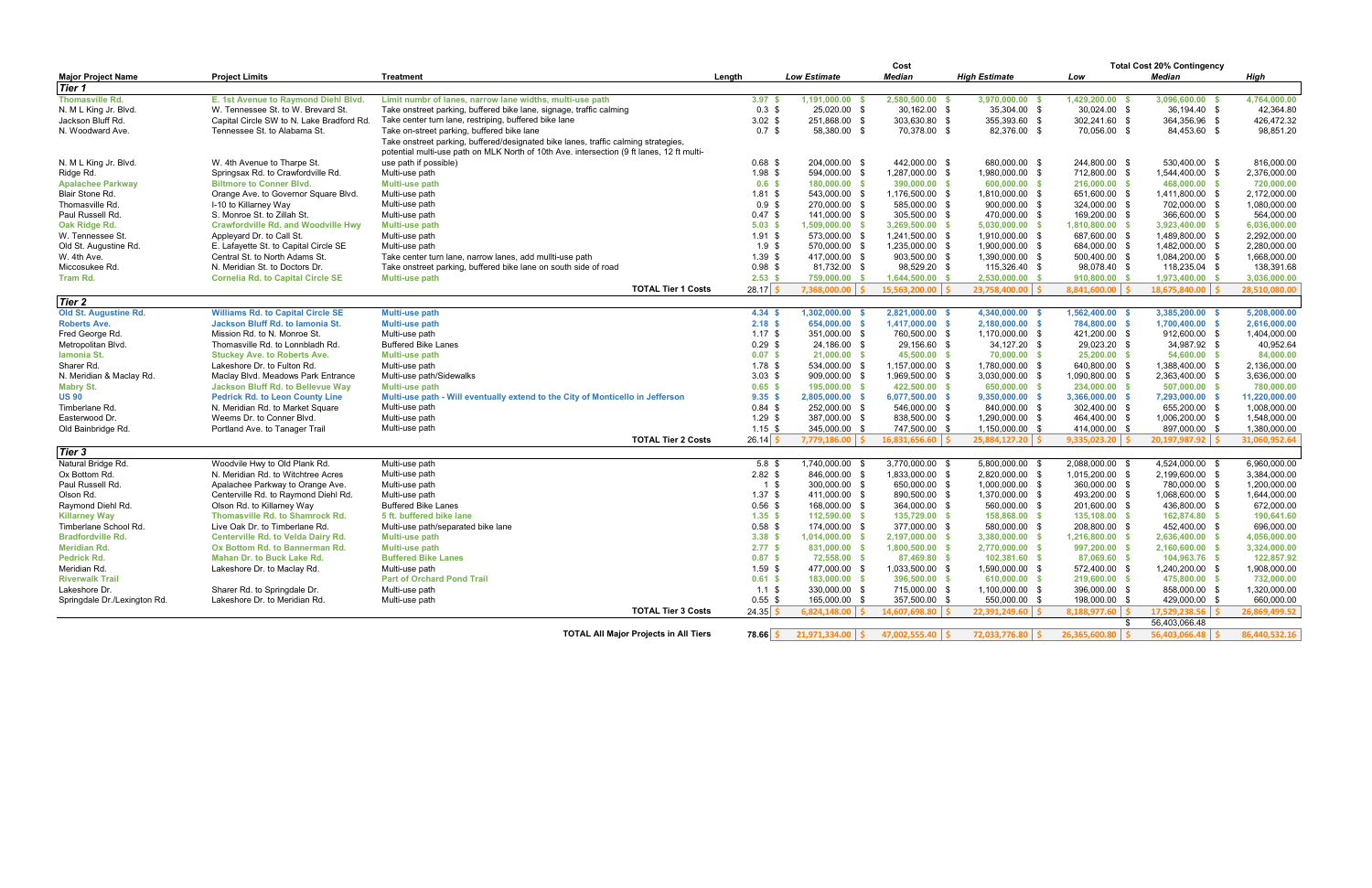|                 |      |                                        |                                                                                                                        |        |                          |                   | <b>Cost Estimate</b> |                     | <b>Cost with 20% Contingency</b> |                     |              |  |
|-----------------|------|----------------------------------------|------------------------------------------------------------------------------------------------------------------------|--------|--------------------------|-------------------|----------------------|---------------------|----------------------------------|---------------------|--------------|--|
| Route           | Tier | <b>Treatment</b>                       | <b>Limits</b>                                                                                                          | Length |                          | Low               | <b>Median</b>        | High                | Low                              | <b>Median</b>       | High         |  |
| Tier 1          |      |                                        |                                                                                                                        |        |                          |                   |                      |                     |                                  |                     |              |  |
|                 |      |                                        |                                                                                                                        |        |                          |                   |                      |                     |                                  |                     |              |  |
| LC7             |      | Neighborhood Network                   | Fleischeman Rd., Lonnie Rd., Dempsey Mayo Rd.                                                                          |        | $2.10 \text{ }$ \$       | 42,083.81 \$      | 52,604.77 \$         | 63,125.72 \$        | 50,500.58 \$                     | 63,125.72 \$        | 75,750.87    |  |
| 1A              |      | Neighborhood Network and Minor Project | Seminole Dr., Santa Rosa Dr., Old Fort Rd., Limbo Ln., Country Club Dr., Circle Dr.                                    |        | $1.50$ \$                | 70,019.88 \$      | 90,024.85 \$         | 110,029.82 \$       | 84,023.86 \$                     | 108,029.82 \$       | 132,035.79   |  |
|                 |      |                                        | Maple Dr., E. Indianhead Dr., Toochin Nene, Apakin Nene, W. Indianhead Dr., Hokolin Nene, Chowkeebin Nene,             |        |                          |                   |                      |                     |                                  |                     |              |  |
| 1C              |      | Neighborhood Network and Minor Project | Chocksacka Nene, Jim Lee Rd.                                                                                           |        | $3.41 \text{ } $$        | 68,525.73 \$      | 85,657.17 \$         | 102,788.60 \$       | 82,230.88 \$                     | 102,788.60 \$       | 123,346.32   |  |
|                 |      |                                        |                                                                                                                        |        |                          |                   |                      |                     |                                  |                     |              |  |
| 2A              |      | Neighborhood Network and Minor Project | Calloway St., Wadsworth St., Preston St., Dent St., Dean St., Charlotte St., Dover St., Pope St., Birmingham St.       |        | $1.82 \text{ } $$        | 66,389.04 \$      | 85,486.30 \$         | 104,583.56 \$       | 79,666.85 \$                     | 102,583.56 \$       | 125,500.27   |  |
| 2B              |      | Neighborhood Network                   | MLK Jr. Blvd., All Saints, Railroad Ave.                                                                               |        | $1.09$ \$                | 21,824.43 \$      | 27,280.53 \$         | 32,736.64 \$        | 26,189.31 \$                     | 32,736.64 \$        | 39,283.97    |  |
|                 |      |                                        |                                                                                                                        |        |                          |                   |                      |                     |                                  |                     |              |  |
| 2D              |      | Neighborhood Network and Minor Project | Georgia St.                                                                                                            |        | $1.24$ \$                | 450,843.19 \$     | 694,053.99 \$        | 937,264.79 \$       | 541,011.83 \$                    | 832,864.79 \$       | 1,124,717.74 |  |
| 2E              |      | Neighborhood Network                   | W. Call St., Chapel Drive                                                                                              |        | $2.63$ \$                | 52,616.43 \$      | 65,770.54 \$         | 78,924.64 \$        | 63,139.72 \$                     | 78,924.64 \$        | 94,709.57    |  |
| 2F              |      | Neighborhood Network                   | W. Jefferson St., W. Pensacola St., S. Adams St., N. Monroe St., Parking lot                                           |        | $0.93 \text{ } $$        | 18,639.96 \$      | 23,299.95 \$         | 27,959.94 \$        | 22,367.95 \$                     | 27,959.94 \$        | 33,551.92    |  |
| 2H              |      | Neighborhood Network                   | Murat St., Hendry St., Hayden Rd., Belleview Way, Bank of America Cut-through                                          |        | $1.84$ \$                | 36,801.09 \$      | 46,001.36 \$         | 55,201.63 \$        | 44,161.30 \$                     | 55,201.63 \$        | 66,241.95    |  |
| 2J              |      | Neighborhood Network                   | W. St. Augustine St., Chieftan Way/Champions Way, S. Macomb St.                                                        |        | $1.63$ \$                | 32,607.64 \$      | 40,759.56 \$         | 48,911.47 \$        | 39,129.17 \$                     | 48,911.47 \$        | 58,693.76    |  |
| 3D              |      | Neighborhood Network and Minor Project | Plant St., Yulee St., Eisenhower St., Rankin Ave., Tyson Ave., Dale St., Lakeview Dr., Museum Rd.                      |        | $3.39$ \$                | 268,800.00 \$     | 520,250.00 \$        | 771,700.00 \$       | 322,560.00 \$                    | 624,300.00 \$       | 926,040.00   |  |
|                 |      |                                        | Disston St., Kissimmee St., Gamble St., Taylor St., Wahnish Way, S. MLK Jr. Blvd., Palmetto St., Pasco St., Saxon      |        |                          |                   |                      |                     |                                  |                     |              |  |
|                 |      |                                        |                                                                                                                        |        |                          |                   |                      |                     |                                  |                     |              |  |
| 3E              |      | Neighborhood Network and Minor Project | St., Floral St., Keith St., Taylor St., Osceola St.                                                                    |        | $4.09$ \$                | 126,780.93 \$     | 147,226.16 \$        | 167,671.39 \$       | 152,137.11 \$                    | 176,671.39 \$       | 201,205.67   |  |
|                 |      |                                        | W. Pershing St., S. Bronough St., Jake and Patterson St., E. Jennings St., E. Pershing St., Broome St., S. Meridian    |        |                          |                   |                      |                     |                                  |                     |              |  |
| 3F              |      | Neighborhood Network and Minor Project | Rd., Laura Lee Ave., Coble Dr., Harwood St.                                                                            |        | $2.93$ \$                | 73,692.28 \$      | 93,365.35 \$         | 113,038.42 \$       | 88,430.74 \$                     | 112,038.42 \$       | 135,646.10   |  |
| 4A              |      | Minor Project                          | Shamrock St.                                                                                                           |        | $0.00 \text{ }$ \$       | $9,800.00$ \$     | 12,250.00 \$         | 14,700.00 \$        | 11,760.00 \$                     | 14,700.00 \$        | 17,640.00    |  |
| 4B              |      | Neighborhood Network                   | Shannon Lakes, Velda Dairy Rd., McLaughlin Dr., Kerry Forest Parkway                                                   |        | $4.74 \text{ } $$        | 94,813.36 \$      | 118,516.70 \$        | 142,220.04 \$       | 113,776.04 \$                    | 142,220.04 \$       | 170,664.05   |  |
| 5B              |      | Neighborhood Network                   | Betton Rd., Trescott Dr., Hickory Ave., Woodgate Way, Mitchell Ave, Armistead, Woodgate Way                            |        | $4.47$ \$                | 89,354.23 \$      | 111,692.79 \$        | 134,031.35 \$       | 107,225.08 \$                    | 134,031.35 \$       | 160,837.62   |  |
|                 |      |                                        |                                                                                                                        |        |                          |                   |                      |                     |                                  |                     |              |  |
| 5C              |      | Neighborhood Network and Minor Project | Beard St., Cherry St., Crestview Ave.                                                                                  |        | $0.93 \text{ } $$        | 33,670.61 \$      | 43,338.26 \$         | 53,005.91 \$        | 40,404.73 \$                     | 52,005.91 \$        | 63,607.09    |  |
| 5E              |      | Neighborhood Network                   | Meridian St., Williams, Cherry St., McDaniel St.                                                                       |        | $0.71$ \$                | 14,205.59 \$      | 17,756.99 \$         | 21,308.39 \$        | 17,046.71 \$                     | 21,308.39 \$        | 25,570.07    |  |
| 5F              |      | Neighborhood Network                   | 5th Ave., N. Adams St.                                                                                                 |        | $1.54$ \$                | 30,736.53 \$      | 38,420.66 \$         | 46,104.79 \$        | 36,883.83 \$                     | 46,104.79 \$        | 55,325.75    |  |
| 5G              |      | Neighborhood Network                   | Ford St., Central St., Jackson St., W. 7th Ave., W. 6th Ave., W. 10th Ave., Branch St., Jackson St.                    |        | $1.60~{\rm s}$           | 32,015.31 \$      | 40,019.13 \$         | 48,022.96 \$        | 38,418.37 \$                     | 48,022.96 \$        | 57,627.55    |  |
|                 |      | <b>TOTAL Tier 1</b>                    |                                                                                                                        |        | $42.60 \, \text{S}$      | $1,634,220.04$ \$ | $2,353,775.05$ \$    | $3,073,330.06$ \$   | $1,961,064.05$ \$                | $2,824,530.06$ \$   | 3,687,996.08 |  |
| <b>Tier 2</b>   |      |                                        |                                                                                                                        |        |                          |                   |                      |                     |                                  |                     |              |  |
|                 |      |                                        |                                                                                                                        |        |                          |                   |                      |                     |                                  |                     |              |  |
| LC1             |      | Neighborhood Network                   | Acadian Blvd.                                                                                                          |        | $1.00 \text{ }$ \$       | 19,958.01 \$      | 24,947.51 \$         | 29,937.02 \$        | 23,949.61 \$                     | 29,937.02 \$        | 35,924.42    |  |
| LC <sub>2</sub> |      | Neighborhood Network                   | Skyland Dr./Botany Dr.                                                                                                 |        | $0.92 \text{ } $$        | 18,348.44 \$      | 22,935.55 \$         | 27,522.66 \$        | 22,018.13 \$                     | 27,522.66 \$        | 33,027.20    |  |
| LC4             |      | Neighborhood Network                   | Crowder Rd., Indian Mound Rd.                                                                                          |        | $1.49$ \$                | 29,750.18 \$      | 37,187.72 \$         | 44,625.26 \$        | 35,700.21 \$                     | 44,625.26 \$        | 53,550.32    |  |
| LC5             |      | Neighborhood Network                   | Gibbs Dr., Boone Blvd., Allen Rd.                                                                                      |        | $0.96$ \$                | 19,198.53 \$      | 23,998.16 \$         | 28,797.80 \$        | 23,038.24 \$                     | 28,797.80 \$        | 34,557.36    |  |
| 1B              |      | Neighborhood Network                   | S. Gadsden St., Oakland Ave E., Golf Terrace Dr.                                                                       |        | $1.34 \text{ } $$        | 26,878.27 \$      | 33,597.84 \$         | 40,317.41 \$        | 32,253.92 \$                     | 40,317.41 \$        | 48,380.89    |  |
|                 |      |                                        |                                                                                                                        |        |                          | 16,400.56 \$      | 20,500.70 \$         | 24,600.84 \$        | 19,680.67 \$                     |                     |              |  |
| 1D              |      | Neighborhood Network                   | East Call, Oak St., Hays St., Magnolia Dr.                                                                             |        | $0.82$ \$                |                   |                      |                     |                                  | 24,600.84 \$        | 29,521.00    |  |
| 2C              |      | Neighborhood Network                   | Greentree Ln., Arkansas St., Alabama St., Caliark St.                                                                  |        | $0.98$ \$                | 19,530.79 \$      | 24,413.48 \$         | 29,296.18 \$        | 23,436.95 \$                     | 29,296.18 \$        | 35, 155.42   |  |
| 2G              |      | Neighborhood Network and Minor Project | Lipona Rd., Crabapple Dr., Centennial Dr.                                                                              |        | $0.49$ \$                | 13,293.51 \$      | 16,616.88 \$         | 19,940.26 \$        | 15,952.21 \$                     | 19,940.26 \$        | 23,928.31    |  |
| 2L              |      | Neighborhood Network                   | Meridian St., E. Bloxham St., Cascades Park Trail                                                                      |        | $1.16$ \$                | 38,223.85 \$      | 49,029.81 \$         | 59,835.78 \$        | 45,868.62 \$                     | 58,835.78 \$        | 71,802.93    |  |
| 2M              |      | Neighborhood Network                   | Century Park Dr.                                                                                                       |        | 0.43~\$                  | 8,641.96 \$       | 10,802.45 \$         | 12,962.94 \$        | 10,370.35 \$                     | 12,962.94 \$        | 15,555.53    |  |
|                 |      |                                        | Zillah St., Pontiac Dr., Gaile Ave., S. Meridian St., Lindgren Ave., Cornelia St., Omega Ave. E., Webster Dr., Kendall |        |                          |                   |                      |                     |                                  |                     |              |  |
| 3A              |      | Neighborhood Network and Minor Project | Dr., Shoreline Dr., Skylark Ave., Lakewood Dr.                                                                         |        | $3.03 \text{ } $$        | 217,678.97 \$     | 316,848.71 \$        | 416,018.45 \$       | 261,214.76 \$                    | 380,218.45 \$       | 499,222.14   |  |
|                 |      |                                        | Paul Dirac Dr.                                                                                                         |        |                          |                   |                      |                     |                                  |                     |              |  |
| 3B              |      | Neighborhood Network                   |                                                                                                                        |        | $3.24$ \$                | 64,777.51 \$      | 80,971.89 \$         | 97,166.27 \$        | 77,733.01 \$                     | 97,166.27 \$        | 116,599.52   |  |
|                 |      |                                        | Tanner Dr., Bragg Dr., Notre Dame St., Creek Rd., Wheatley Rd., Glynwood Dr., Lennox Dr., Woodland St.,                |        |                          |                   |                      |                     |                                  |                     |              |  |
| 3G              |      | Neighborhood Network                   | Sunnyside Dr., Springsax Rd.                                                                                           |        | $2.10$ \$                | 42,000.00 \$      | 52,500.00 \$         | 63,000.00 \$        | 50,400.00 \$                     | 63,000.00 \$        | 75,600.00    |  |
| 3H              |      | Neighborhood Network                   | Callen St., Gunn St., Walcott St.                                                                                      |        | $1.01$ \$                | 20,232.61 \$      | 25,290.76 \$         | 30,348.91 \$        | 24,279.13 \$                     | 30,348.91 \$        | 36,418.69    |  |
| 4D              |      | Neighborhood Network                   | Vassar Rd., Whitney Dr. E., Delaney Dr., Limetrick Dr.                                                                 |        | $1.18$ \$                | 23,603.33 \$      | 29,504.16 \$         | 35,404.99 \$        | 28,323.99 \$                     | 35,404.99 \$        | 42,485.99    |  |
| 4E              |      | Neighborhood Network and Minor Project | Piedmont Dr., Market St., Fontaine Dr., Martin Hurst Rd., Lonnbladh Rd., Live Oak Plantation Rd.                       |        | $2.77$ \$                | 56,554.19 \$      | 70,692.74 \$         | 84,831.28 \$        | 67,865.03 \$                     | 84,831.28 \$        | 101,797.54   |  |
| 5A              |      | Neighborhood Network                   | Dellwood Dr., Glenview Dr., N. Monroe St.                                                                              |        | $1.43 \text{ } $$        | 16,793.58 \$      | 20,991.98 \$         | 25,190.37 \$        | 20,152.30 \$                     | 25,190.37 \$        | 30,228.44    |  |
| 5D              |      |                                        | Terrace St., Payne St., Hunter St., Terrace Hollow Ct., Whole Foods Parking Lot                                        |        | $0.97$ \$                |                   |                      |                     | 59,232.34 \$                     |                     | 94,848.51    |  |
|                 |      | Neighborhood Network and Minor Project |                                                                                                                        |        |                          | 49,360.28 \$      | 64,200.35 \$         | 79,040.42 \$        |                                  | 77,040.42 \$        |              |  |
| 5H              | 2    | Neighborhood Network and Minor Project | 8th Avenue                                                                                                             |        | $1.05$ \$                | 21,018.98 \$      | 26,273.72 \$         | 31,528.47 \$        | 25,222.77 \$                     | 31,528.47 \$        | 37,834.16    |  |
| 51              |      | Neighborhood Network and Minor Project | Talaflo St., Terrace St., E. Brevard St., E/ Tennessee St.                                                             |        | $0.54$ \$                | 25.746.75 \$      | 33,433.44 \$         | 41,120.13 \$        | 30,896.10 \$                     | 40,120.13 \$        | 49,344.15    |  |
|                 |      | <b>TOTAL Tier 2</b>                    |                                                                                                                        |        | $26.90 \, \frac{\xi}{2}$ | 747,990.28 \$     | $984.737.85$ \$      | $1.221.485.42$ \ \$ | $897.588.34$ \ \$                | $1.181.685.42$ \ \$ | 1.465.782.51 |  |
| Tier 3          |      |                                        |                                                                                                                        |        |                          |                   |                      |                     |                                  |                     |              |  |
|                 |      |                                        |                                                                                                                        |        |                          |                   |                      |                     |                                  |                     |              |  |
| LC <sub>3</sub> |      | Neighborhood Network                   | Midyette Rd./Centerview Dr.                                                                                            |        | $0.37$ \$                | 7,360.29 \$       | 9,200.37 \$          | 11,040.44 \$        | 8,832.35 \$                      | 11,040.44 \$        | 13,248.53    |  |
| LC6             |      | Neighborhood Network                   | Longfellow Rd.                                                                                                         |        | $1.68$ \$                | 33,632.49 \$      | 42,040.62 \$         | 50,448.74 \$        | 40,358.99 \$                     | 50,448.74 \$        | 60,538.49    |  |
| 2K              |      | Neighborhood Network                   | Griffin St., Brewer St., Preston Ct.                                                                                   |        | $0.21$ \$                | 4,272.64 \$       | 5,340.80 \$          | 6,408.96 \$         | $5,127.17$ \$                    | 6,408.96 \$         | 7,690.75     |  |
| 2N              |      | Neighborhood Network                   | FAMU Way/Oakland Ave E.                                                                                                |        | $0.28$ \$                | 5,517.37 \$       | 6,896.71 \$          | 8,276.05 \$         | 6,620.84 \$                      | 8,276.05 \$         | 9,931.26     |  |
| 4C              |      | Neighborhood Network                   | Cloverdale Dr., Deer Lane Dr., Audubon Dr., Woodley Rd.                                                                |        | 0.76~\$                  | 15,276.94 \$      | 19,096.18 \$         | 22,915.41 \$        | 18,332.33 \$                     | 22,915.41 \$        | 27,498.50    |  |
| 5M              |      | Neighborhood Network                   | Florida Ave., E. Forest Dr., Glendale Ct.                                                                              |        | $0.23$ \$                | 4,580.80 \$       | 5,726.01 \$          | 6,871.21 \$         | 5,496.97 \$                      | 6,871.21 \$         | 8,245.45     |  |
|                 |      |                                        | Fernando Dr., Desoto St., Cristobal Dr., Cortez St., Isabel Ct., Meridian Rd., Anderson St.                            |        |                          |                   |                      |                     |                                  |                     |              |  |
| 5N              |      | Neighborhood Network and Minor Project |                                                                                                                        |        | $0.89$ \$                | 32,857.41 \$      | 42,321.76 \$         | 51,786.11 \$        | 39,428.89 \$                     | 50,786.11 \$        | 62,143.34    |  |
|                 |      | <b>TOTAL Tier 3</b>                    |                                                                                                                        |        | $4.42 \mid \zeta$        | $103,497.95$ \$   | $130.622.44$   \$    | $157,746.92$ \$     | $124, 197.54$ \$                 | $156,746.92$ \$     | 189,296.31   |  |
|                 |      |                                        |                                                                                                                        |        |                          |                   |                      |                     |                                  |                     |              |  |
|                 |      | <b>TOTALS</b>                          |                                                                                                                        |        | $73.93 \mid 5$           | $2,485,708.27$ \$ | $3,469,135.34$ \$    | $4,452,562.41$ \$   | $2,982,849.93$ \$                | $4,162,962.41$ \$   | 5,343,074.89 |  |
|                 |      |                                        |                                                                                                                        |        |                          |                   |                      |                     |                                  |                     |              |  |